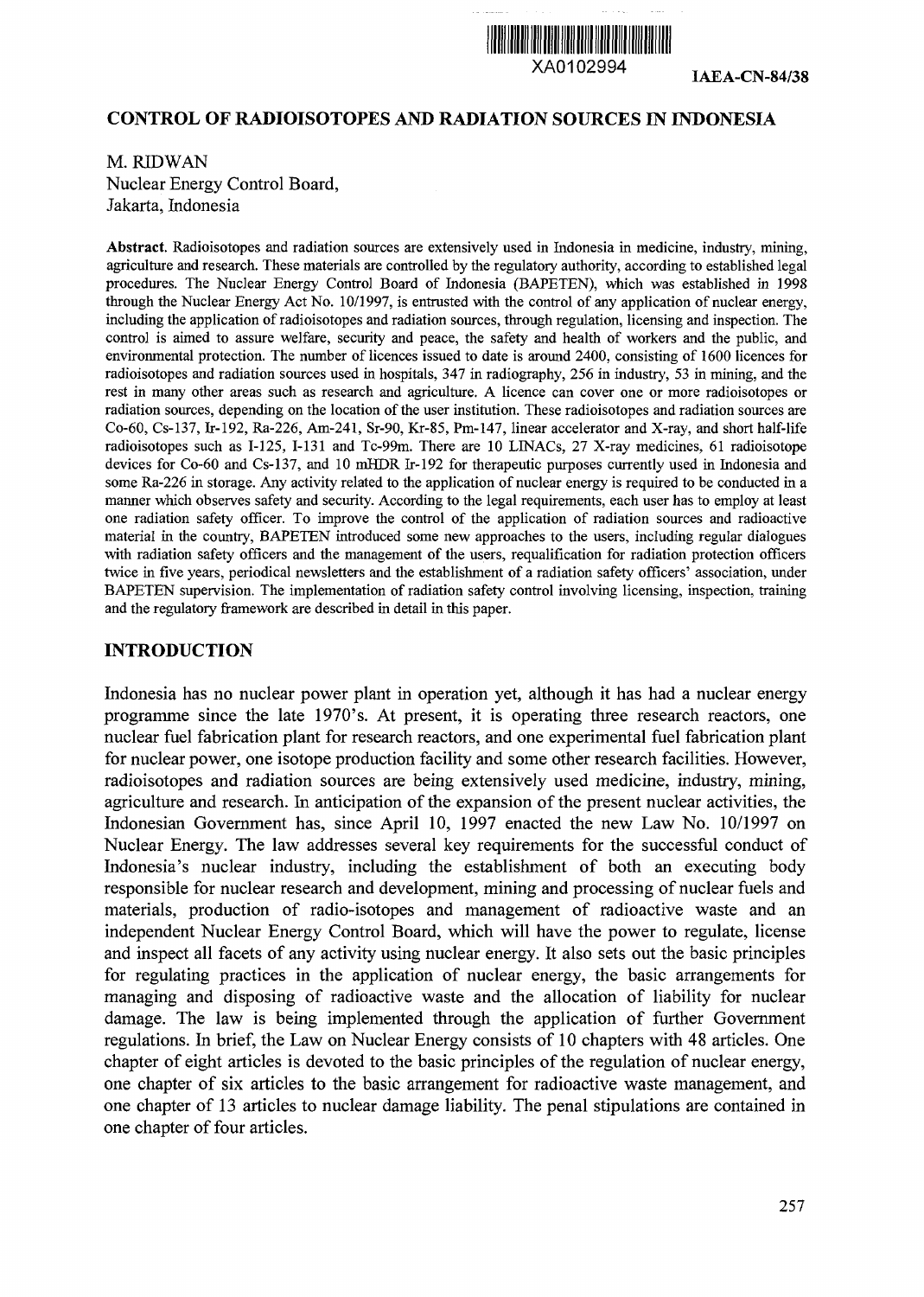#### **REGULATORY FRAMEWORK**

The Nuclear Energy Law No. 10/1997 fully separates the promotional and regulatory functions in accordance with Article 3 and 4, and establishes the regulatory body for the control of the application of all nuclear energy through regulations, licensing and inspection. The regulatory body, Badan Pengawas Tenaga Nuklir (BAPETEN) and the Nuclear Energy Control Board (NECB), was then established by the Presidential Decree No. 76/1998 in May 1998 and is now in full operation.

Utilization of nuclear energy is defined in the law as "any activity related to nuclear energy utilization that includes research, development, mining, fabrication, manufacturing, production, transportation, storage, transfer, export, import, decommissioning and radioactive waste management to enhance people's welfare".

The authority and responsibilities of BAPETEN are described in Articles 14-21, 27, 38, and 39 of the law. Article 14, for example, stipulates that "the control of the application of all nuclear energy should be implemented through regulation, licensing, and inspection", and aims to (Article 15):

- assure welfare, the security and peace of the people;
- assure the safety of the health of workers and public, and the environmental protection;
- maintain the legal order in implementing the use of nuclear energy;
- increase the legal awareness of nuclear energy user to develop a safety culture in nuclear field;
- prevent the diversion of the purpose the nuclear material utilization; and
- assure the maintenance and increase of worker discipline in the implementation of nuclear energy utilization.

BAPETEN is established as a governmental agency, under and directly responsible to the President of the Republic of Indonesia. BAPETEN's status, tasks, function, structure and organization were established in the Presidential Decree No 76/1998. BAPETEN has, inter alia, the following functions:

- rulemaking for national policy in the control of nuclear energy utilization;
- planning the national programme for the control of nuclear energy utilization;
- guiding and rulemaking in the implementation of nuclear safety, radiation safety, and safeguards assessments;
- implementing licensing and inspection in the development and operation of nuclear reactors, nuclear installations, nuclear material facilities, and radiation sources, and developing nuclear preparedness;
- implementing co-operation in the control of nuclear energy utilization with the Government agencies or other organizations either internally or externally to the Government of Indonesia;
- implementing safeguards and the State's system of accounting for and control of nuclear material (SSAC);
- implementing guidance and counselling related to the safety and health of workers and the people, and to environmental conservation;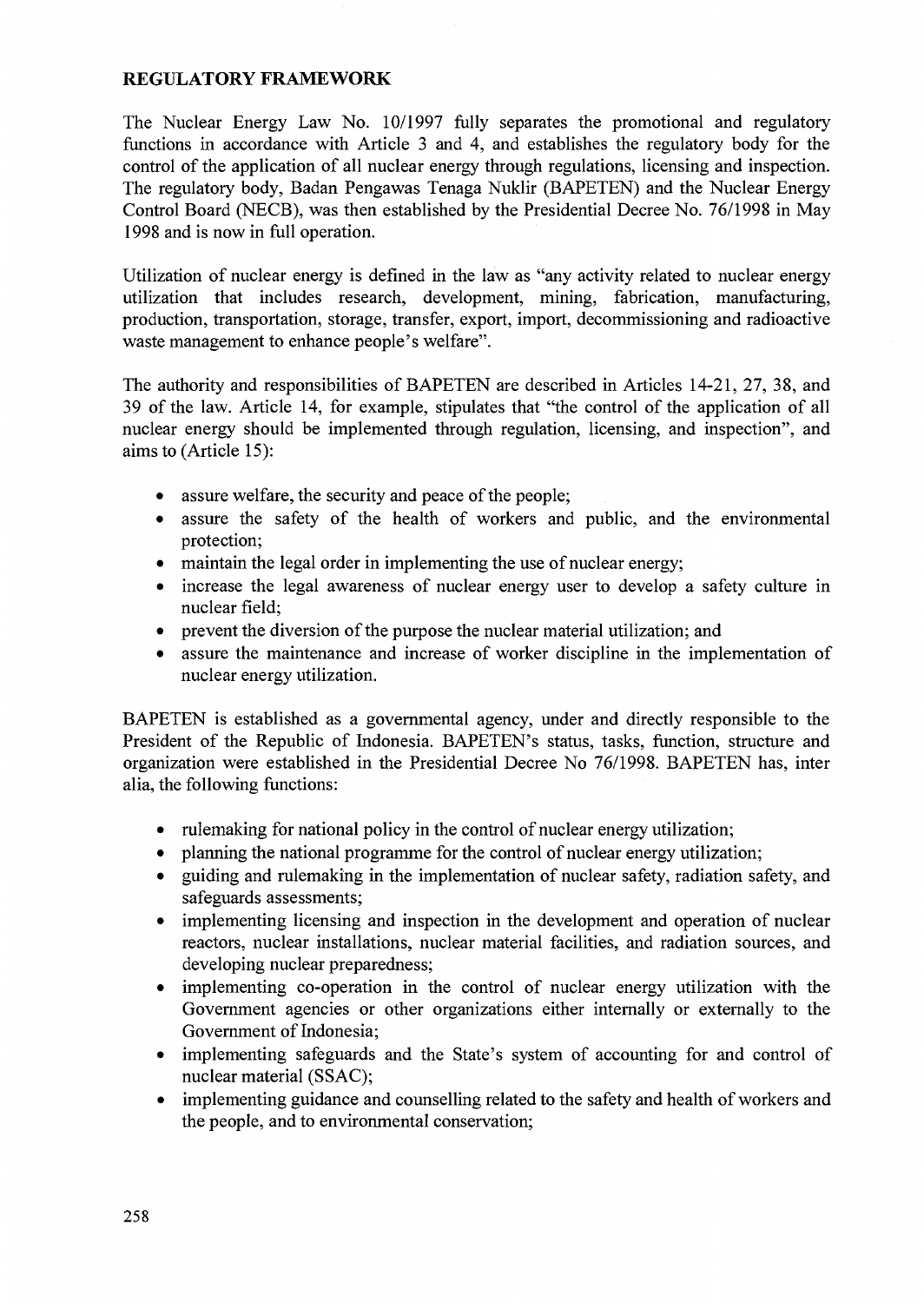At present BAPETEN has 173 staff, 120 of whom are professional staff. It has, excluding staff salaries, around US \$1 million annual operating costs. The organizational structure of BAPETEN can be seen on the Attachment. It is chaired by a chairperson, who is assisted by two Deputies, one Head of Administration and one Head of Safeguards Centre. One Deputy is responsible for the assessment of nuclear safety, who is in turn supported by three Directorates, each responsible for the assessment of reactor safety and of radiation safety and - for drafting nuclear and radiation safety rules. The other Deputy is responsible for licensing and inspection, and is supported by three Directorates, namely the Directorate for Licensing Radiation Sources and Radioactive Materials, the Directorate for Licensing Nuclear Installations and the Directorate of Inspection and Emergency Preparedness.

The law stipulates that any activity related to the application of nuclear energy is required to be conducted in a manner which observes safety, security and peace, and protects the health of workers, the public and the environment, which will further be implemented by Government Regulation (Article 16). Government Regulation No. 63/2000 on Radiation Safety was issued recently to administer these requirements. This Government Regulation is based on the International Basic Safety Standards for Protection against Ionizing Radiation and for the Safety of Radiation Sources, IAEA Safety Series No. 115, and is issued to replace the old GR No 11/1975 which was based on old basic safety standards.

The law further stipulates that any use of nuclear energy, the construction and operation of nuclear reactors and other nuclear installations, and the decommissioning of nuclear reactors shall be subjected to licensing. A Control Board is authorized to license nuclear reactor operators and certain designated employees in other nuclear installations or those using ionizing radiation sources. Such employees will include radiography experts and operators, radiation safety officers, dosimetry officers and maintenance officers. The licensing process for this personnel shall include examinations. The requirements and procedures of the licensing process on utilization of radioisotopes and radiation sources is further detailed in Government Regulations No. 64/2000 on Licensing Process, and in some technical and standard requirement rules issued by BAPETEN. To date, BAPETEN has issued 23 various technical and standard requirements and guides. The requirements and procedures of the licensing process of the construction and operation of nuclear reactors is still under review.

The law provides the Control Board for the inspection of nuclear installations and any installation that applies ionizing radiation with the aim of controlling the fulfillment of the requirements in the licensing process and regulations in nuclear safety. An inspector appointed by the Control Board shall carry out such inspections and the results of such inspections shall be published in an open and transparent manner.

# WASTE MANAGEMENT

Law No. 10/1997 on Nuclear Energy contains some provisions on radioactive waste management that need further elaboration and regulation. Article 1, for example, stipulates that radioactive waste is defined as any radioactive material and any material or equipment that has been contaminated by radioactive material or becomes radioactive due to the operation of a nuclear installation and cannot further be used. In general, the basic principles underlying the law are:

• Radioactive waste management shall be conducted to mitigate radiation hazards to the workers, the public and the environment (Article 22 (1));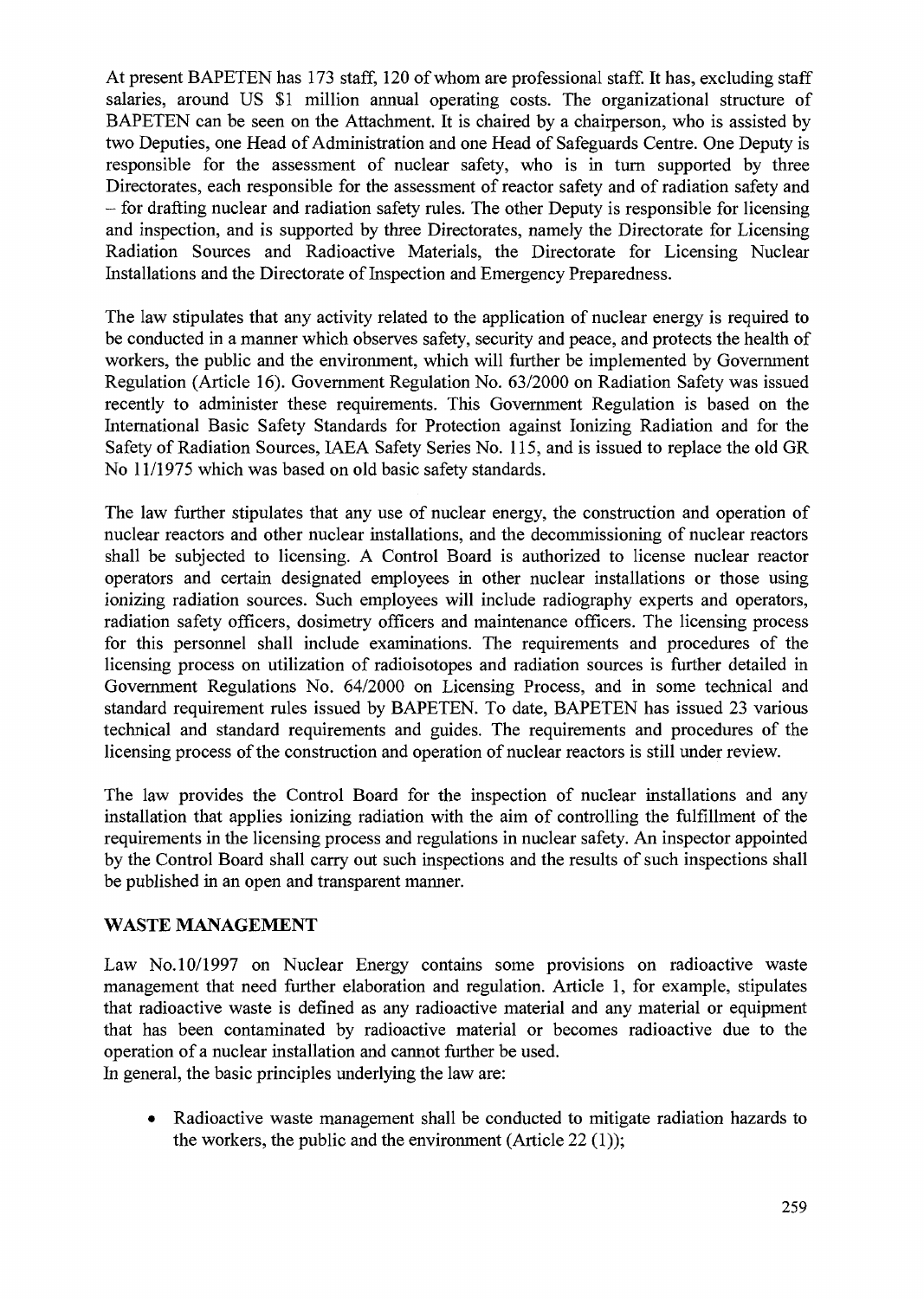- Radioactive waste management shall be accomplished by the Executing Body, which may designate a state or private company or cooperative to conduct commercial waste management activities (Article 23);
- Users generating low and intermediate level of radioactive wastes shall be obliged to collect, segregate, or treat and temporarily store the waste before its transfer to the Executive Body (Article 24 (1));

Further,

- The transportation and storage of radioactive waste shall observe the safety of workers, the public and the environment (Article 27 (1)).
- The provisions on radioactive waste management, including waste transportation and disposal, shall be further implemented by Government regulation (Article 27 (2)).

The Government regulation to administer the waste management requirements as mentioned in Article 27 paragraph 2, is now under preparation. The law also contains some provisions on high-level waste management.

Elucidation of Article 25 prohibits the use of any part of Indonesian territory by any foreign or other country as a radioactive waste repository.

# **LICENSING AND VERIFICATION PROCESS**

Issuance of a licence is subject to the fulfilment of the requirements set out in BAPETEN's rules and procedure such as providing the document of procurement or importation, technical specifications of the radioisotopes and/or radiation sources, design of facility, necessary monitoring equipment, standard operating procedure including emergency handling, waste management and availability of trained and certified personnel or radiation safety officer at the user institution. The fulfilment of radiation safety requirements is ensured through safety assessments, surveillance of the installations and review of the standard operating procedure. If it is considered necessary, verification on site will be carried out. During the useful life of radioisotopes and/or radiation sources, prior approval of BAPETEN is required for transfer, transport, resale, re-export or storage. If later on the radioisotopes will not be used any more, it is advised to arrange for temporary safe storage before final re-export to the original supplier.

As stated earlier, the National Nuclear Energy Agency is the competent authority to manage radioactive waste in the country. Any radioactive waste can be temporarily stored on site only with a special licence from BAPETEN. It is advised that waste should be stored finally in the facility belong to the National Nuclear Energy Agency.

# **RADIOISOTOPES AND RADIATION SOURCES IN INDONESIA**

The radioisotopes in Indonesia are used mainly in hospitals, industry, mining and research activities. Two types of sources are used, unsealed and sealed. Unsealed sources are generally used up during their "useful life". In hospitals, they are used for diagnosis and for treatment of patients. Except for those used for therapeutic purposes in medicine, and for gauging in industry, these isotopes are of short half-life.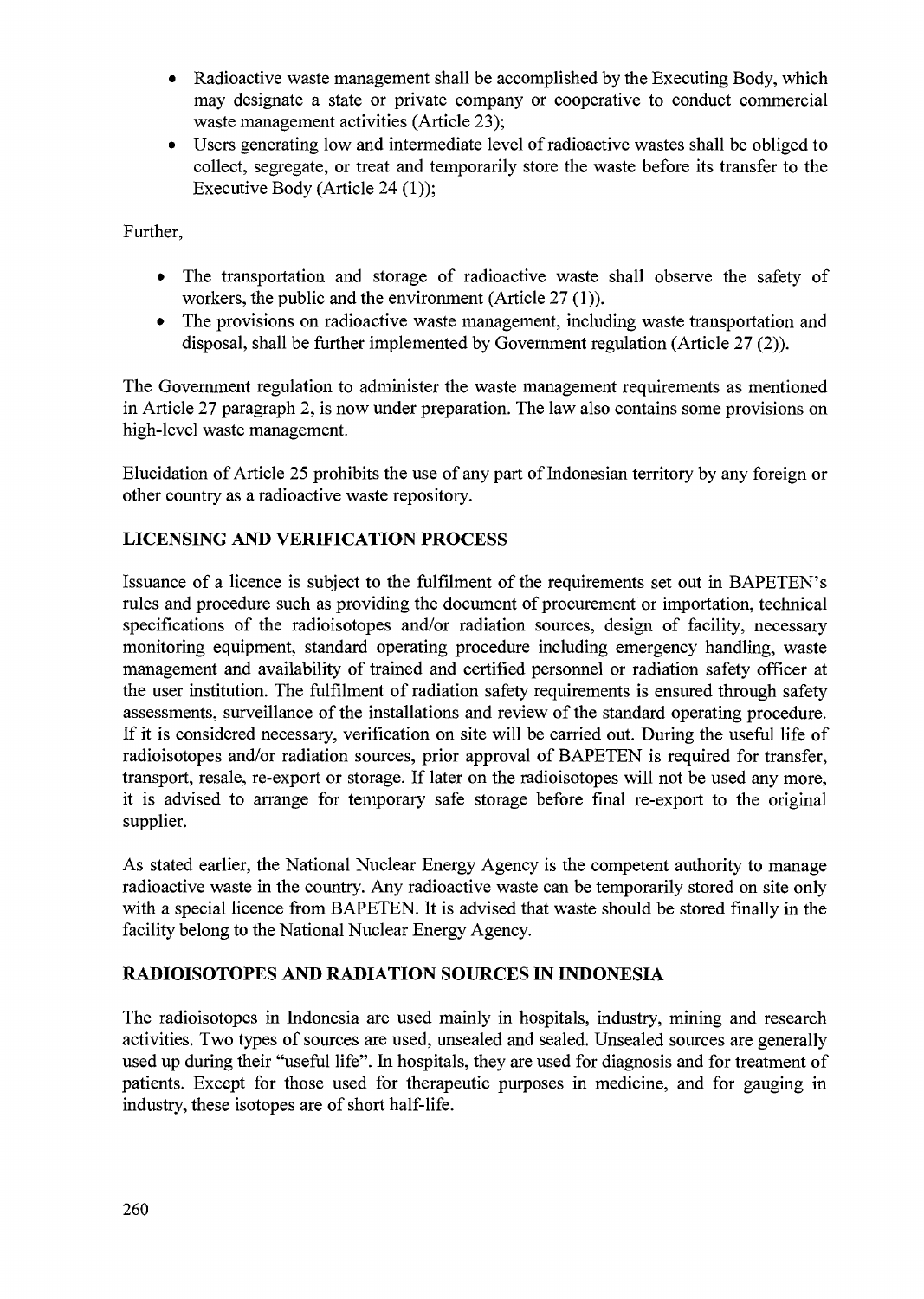The following are various radioisotopes commonly used in hospitals, industries and mining:

- Co-60, from a few mCi to a hundred thousand Ci, is used for gauging, radiography, therapy, and radiation sterilization;
- Cs-137, from a few mCi to a few thousand Ci, is used for gauging, radiography, logging and therapy;
- Am-241, only a few mCi, is used for gauging and logging;
- Cd-109, Cf-252, Cm- 244, Fe-55, Kr-85, Pm-247, and Sr-90 are used for gauging;
- Gd-153, Hg-203, Ra-226, Sc-46, Sb-124, Th-228 and Th-232 are used in companies provide logging services;
- Ir-192 is used in radiography;

The following are various radioisotopes used in education, research and development and in nuclear medicine:

Ag-llOm, Am-241, Au-198, Ba-133, Bi-207, Bi-210, Br-82, Br-85, C-14, Ca-45, Cd-109, Cm-244, Co-57, Co-60, Cr-51, Cs-137, Eu-152, Fe-59, Ga-167, Ge-68/Ga-68, H-3, Hg-197, Hg-203, Hg-204, Hg-207,1-125,1-131, In-Ill, In-115m, Ir-192, Kr-85, La-140, Mn-54, Mo-99, Na-22, Na-24, P-32, Pb-210, Po-209, Pu-242, Ra-226, S-35, S-36, Sc-46, Se-75, Sm-153, Sn-113, Sn-113/In-113, Sn-119, Sr-80, Sr-85, Tc-99m, Te-132/I-132, Th-229, Th-232, Ti-204, Tl-201, Tl-204, U-236, U-238, Xe-133, Y-80, Y-87/Sr-87, Y-88, Yb-169, Zn-65, Zr-95.

For radioisotopes not in use or unlikely to be used for further application, the licensee is advised to get a licence from BAPETEN to temporarily store the waste on site, before it is finally transferred to a waste management facility of the National Nuclear Energy Agency, the institution authorized by law to dispose of radioactive waste. Radioactive waste is now accumulating from industries with gauging equipment and from hospitals with disused Cs-137 and Ra-226 from therapy practices. Many users are reluctant to send their disused radioisotopes to the waste management facility, due to the high fee this facility changes. The users prefer to keep them on site by extending their storage licence as this practice is much cheaper. Although this radioactive waste is properly controlled, BAPETEN is now starting to worry in view of the increasing number of accidents connected with unused radioisotopes. BAPETEN is now trying to offer a solution in co-operation with other Government institutions to tackle this waste problem.

# **LAW ENFORCEMENT AND COMMUNICATION**

Law No. 10/1997 states that the control of the utilization of nuclear energy aims to maintain legal order and increase the legal awareness of the nuclear energy users. The law authorizes BAPETEN to inspect nuclear installations and any installation that applies ionizing radiation with the aim of controlling the fulfilment of the requirements in the licensing process and regulations in nuclear safety. BAPETEN is the only institution in the country authorized by the law to appoint inspectors.

To achieve this goal, BAPETEN organizes periodic and unprogrammed inspection. During the past two years, no major misconduct has been found in industrial application of radiation and radioisotopes. All user institutions respect legal administrative requirements and operate according to the safety standards and operating procedures approved by BAPETEN. Some minor administrative failures have been found but they are usually rectified immediately.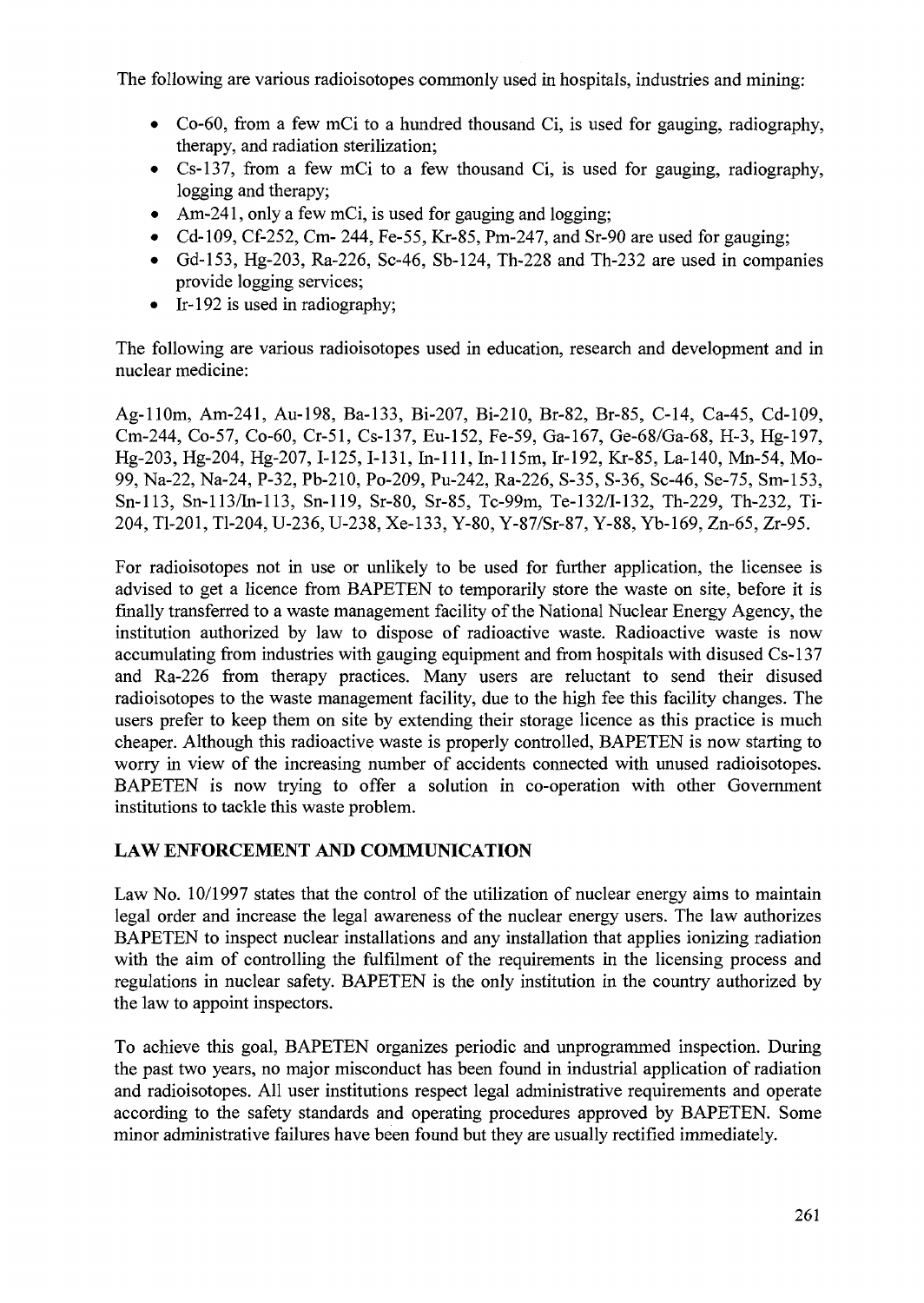In hospitals, particularly in public hospitals, however, there were some infringements. Not only were legal administrative requirements not always fulfilled but, in some cases, safety procedures were not carried out. For example, many licences had expired, the radiation logbook was missing, medical checkups for radiation workers were not performed. In addition, the recalibration of teletherapy equipment was not carried out; in some hospitals calibration had not been performed at all. One fatal accident occurred in 1998, a few days before BAPETEN came into being; a patient with breast cancer received unpredicted doses and died four months after irradiation. The accident was not reported to BAPETEN until a few months later.

Since its inception, BAPETEN has given the problems associated with teletherapy practices high priority. No sanctions have been imposed so far; rather visits to hospitals to meet the hospital managers and radiologists is seen as the most appropriate way to improve the situation. To improve communication with institutional users, BAPETEN organizes periodic dialogues in many big cities. Radiation safety officers working for these users are also invited. These modalities are part of the major policy of BAPETEN to pursue the establishment of a safety culture, and to create an atmosphere of mutual understanding, trust and respect. The results have been encouraging. At present, almost all teletherapy equipment in Indonesia has been re-calibrated, and their licences extended. Unused radiation sources have been reported, managed, stored and licensed properly.

The Ministry of Health supports the policy and programme of BAPETEN for restoring medical practices using radioisotopes and radiation sources in hospital to the expected normal and safe condition. A MOU between the two institutions was signed recently, under which a joint committee was created to plan joint action. It is anticipated that in the year 2001, legal action will be taken against those hospitals and clinics that do not respect legal administrative requirements or honour safety procedures.

# **TRAINING AND COUNSELLING**

An important component of the nuclear regulatory practices in Indonesia is the organization of comprehensive training for new radiation safety officers, and requalification training for radiation safety officers holding working licences from BAPETEN. A new radiation safety officer has to pass an examination to obtain a working license from BAPETEN. Requalification training is carried out twice in five years. It is a new modality and mandatory for radiation safety officers to obtain automatic extension of their working licence. During the requalification process, an interview was organized to get information from the field. From these dialogues, BAPETEN has concluded that the existence of a professional association for radiation safety officers is important to support their work. It is expected that through this association, the role and responsibilities of a radiation safety officer will become more visible and recognized. The establishment of such an association under BAPETEN supervision is under way. Better communication and exchange of views among radiation safety officers and between them and BAPETEN is also a feature in establishing safety culture. A periodical newsletter is now published by BAPETEN to accommodate this need.

Training programmes are also organized for customs, airport and seaport officials, to bring about a general awareness regarding the general policy, the legal requirements, the nature and dimensions of the problem of radiation safety and security, and the role of these officials in supporting the work of BAPETEN to ensure safety of radioisotopes by checking all necessary importation documents and checking the possibility of any illicit trafficking of radioisotopes.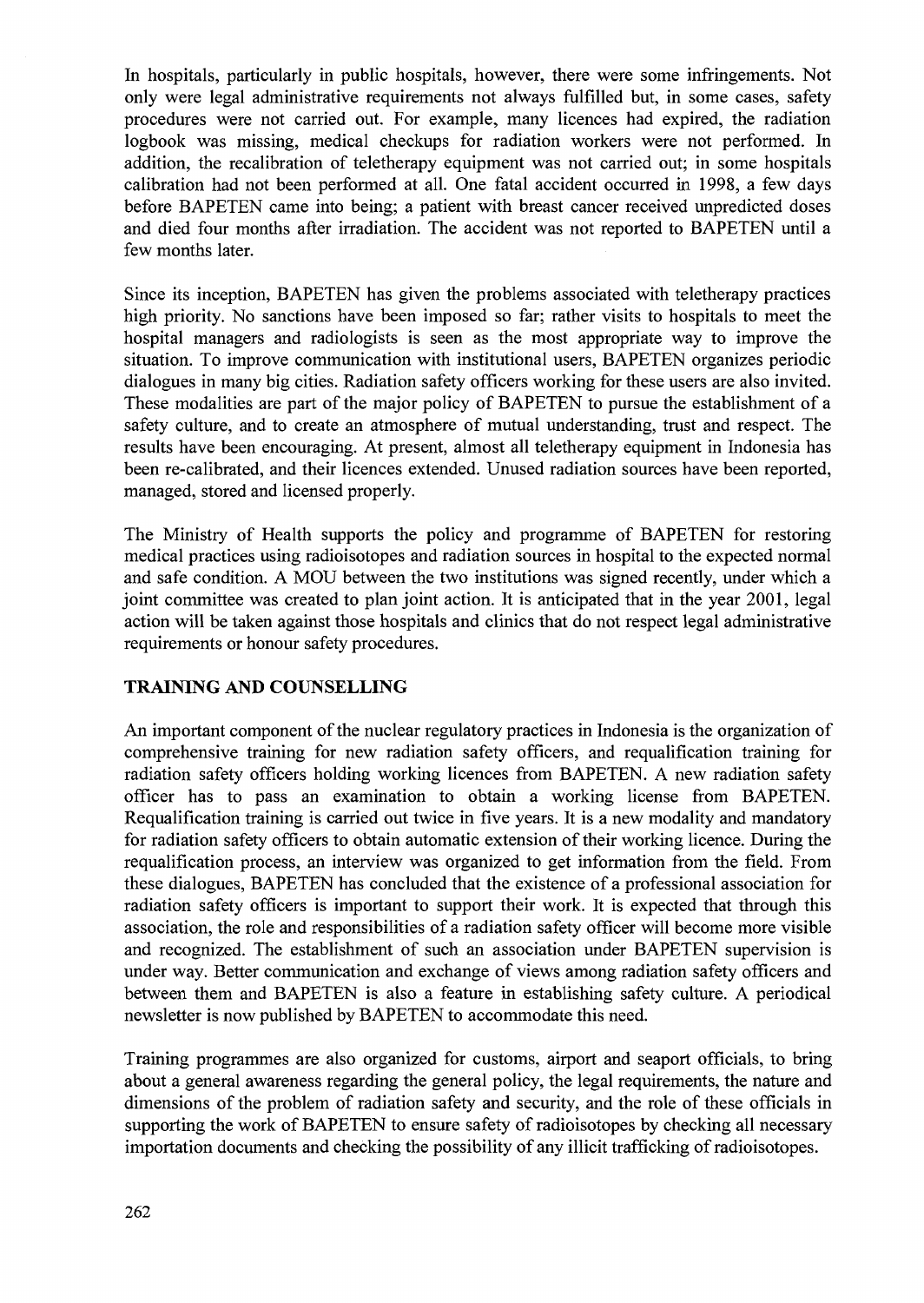With regard to counselling, Article 21 of the Nuclear Energy Law No. 10/1997 states that "the Control Board provides guidance and counselling on the implementation of efforts related to the health and safety of workers, the public, and environmental protection". To carry out this mandate, BAPETEN organizes several counselling activities in many big cities, where the managers of user institutions, their radiation safety officers, local government officials, local authorities of the Ministry of Health and the Ministry of Industry, and university staff are invited. They are given up-to-date information about radiation safety, procedures and legal requirements in performing activities utilizing radioisotopes and radiation sources, and the regulatory authority and its mandate.

#### **EMERGENCY PREPAREDNESS**

From the time of the establishment of BAPETEN, an emergency preparedness unit has been considered important to be created to respond to any radiological emergencies. This Unit was established under the Directorate of Inspection and Emergency Preparedness. Some incidents connected with the loss of the radioisotopes for logging equipment in wells have been reported. An incident connected with melting, due to fire, of two casks each containing radioisotope 15 mCi and 50 mCi Cs-137 in gauging equipment belonging to a refinery company was reported. The unit responded immediately by sending its staff to the site to give advice and take action. In all cases reported to BAPETEN, there were no injuries or fatalities. So far, no other incident or accident has been reported.

#### **REFERENCES**

- 
- [1] Act No. 10/1997 on Nuclear Energy, BAPETEN PPN 0100.0599.<br>[2] Presidential Decree No. 76/1998 on BAPETEN, BAPETEN 0200. Presidential Decree No. 76/1998 on BAPETEN, BAPETEN 0200.0599.
- [3] Government Regulation No. 63/2000 on Radiation Safety.
- [4] Government Regulation No. 64/2000 on Licensing Process.
- [5] Chairman BAPETEN Decree No. 01/Ka-BAPETEN/V-99 on Radiation Safety.
- [6] Chairman BAPETEN Decree No. 03/Ka-BAPETEN/V-99 on Waste Management.
- [7] Chairman BAPETEN Decree No. 04/Ka-BAPETEN/V-99 on Transport of Radioactive Materials.
- [8] Chairman BAPETEN Decree No. 15/Ka-BAPETEN/VIII-99 on Inspector.
- [9] Chairman BAPETEN Decree No. 17/Ka-BAPETEN/TX-99 on Licensing Procedure.
- [10] Chairman BAPETEN Decree No. 20/Ka-BAPETEN/II-00 on Licensing Exception.